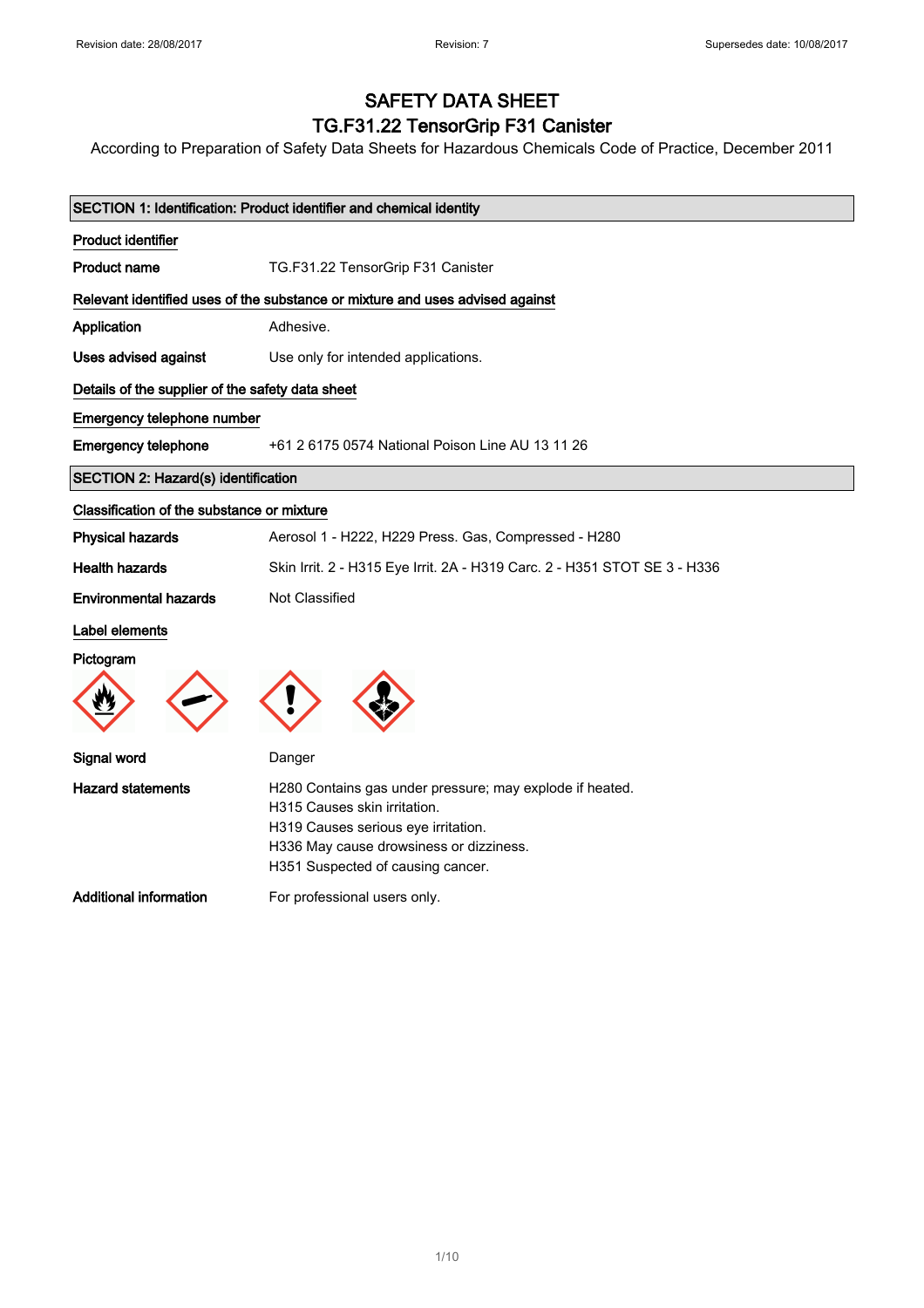| <b>Precautionary statements</b> | P201 Obtain special instructions before use.<br>P202 Do not handle until all safety precautions have been read and understood.<br>P210 Keep away from heat/ sparks/ open flames/ hot surfaces. - No smoking.<br>P211 Do not spray on an open flame or other ignition source. |
|---------------------------------|------------------------------------------------------------------------------------------------------------------------------------------------------------------------------------------------------------------------------------------------------------------------------|
|                                 | P251 Pressurized container: Do not pierce or burn, even after use.                                                                                                                                                                                                           |
|                                 | P261 Avoid breathing spray.                                                                                                                                                                                                                                                  |
|                                 | P264 Wash contaminated skin thoroughly after handling.                                                                                                                                                                                                                       |
|                                 | P271 Use only outdoors or in a well-ventilated area.                                                                                                                                                                                                                         |
|                                 | P280 Wear protective gloves/ protective clothing/ eye protection/ face protection.                                                                                                                                                                                           |
|                                 | P302+P352 IF ON SKIN: Wash with plenty of soap and water.                                                                                                                                                                                                                    |
|                                 | P304+P340 IF INHALED: Remove victim to fresh air and keep at rest in a position<br>comfortable for breathing.                                                                                                                                                                |
|                                 | P305+P351+P338 IF IN EYES: Rinse cautiously with water for several minutes. Remove                                                                                                                                                                                           |
|                                 | contact lenses, if present and easy to do. Continue rinsing.                                                                                                                                                                                                                 |
|                                 | P308+P313 IF exposed or concerned: Get medical advice/attention.                                                                                                                                                                                                             |
|                                 | P312 Call a POISON CENTER or doctor/ physician if you feel unwell.                                                                                                                                                                                                           |
|                                 | P321 Specific treatment (see medical advice on this label).                                                                                                                                                                                                                  |
|                                 | P332+P313 If skin irritation occurs: Get medical advice/attention.                                                                                                                                                                                                           |
|                                 | P337+P313 If eye irritation persists: Get medical advice/attention.                                                                                                                                                                                                          |
|                                 | P362+P364 Take off contaminated clothing and wash before reuse.                                                                                                                                                                                                              |
|                                 | P403+P233 Store in a well-ventilated place. Keep container tightly closed.                                                                                                                                                                                                   |
|                                 | P405 Store locked up.                                                                                                                                                                                                                                                        |
|                                 | P410+P403 Protect from sunlight. Store in a well-ventilated place.                                                                                                                                                                                                           |
|                                 | P412 Do not expose to temperatures exceeding 50°C/122°F.                                                                                                                                                                                                                     |
|                                 | P501 Dispose of contents/ container in accordance with national regulations.                                                                                                                                                                                                 |
| Contains                        | Dichloromethane                                                                                                                                                                                                                                                              |

#### Other hazards

This product does not contain any substances classified as PBT or vPvB.

| <b>SECTION 3: Composition and information on ingredients</b> |                                                                                                                                                                                                                                                                                                                                                                                                                                                                                                                                                                                                                                                                       |  |  |
|--------------------------------------------------------------|-----------------------------------------------------------------------------------------------------------------------------------------------------------------------------------------------------------------------------------------------------------------------------------------------------------------------------------------------------------------------------------------------------------------------------------------------------------------------------------------------------------------------------------------------------------------------------------------------------------------------------------------------------------------------|--|--|
| <b>SECTION 4: First aid measures</b>                         |                                                                                                                                                                                                                                                                                                                                                                                                                                                                                                                                                                                                                                                                       |  |  |
|                                                              | Description of first aid measures                                                                                                                                                                                                                                                                                                                                                                                                                                                                                                                                                                                                                                     |  |  |
| General information                                          | Get medical attention immediately. Show this Safety Data Sheet to the medical personnel.                                                                                                                                                                                                                                                                                                                                                                                                                                                                                                                                                                              |  |  |
| Inhalation                                                   | Remove affected person from source of contamination. Move affected person to fresh air and<br>keep warm and at rest in a position comfortable for breathing. Maintain an open airway.<br>Loosen tight clothing such as collar, tie or belt. When breathing is difficult, properly trained<br>personnel may assist affected person by administering oxygen. Place unconscious person on<br>their side in the recovery position and ensure breathing can take place.                                                                                                                                                                                                    |  |  |
| Ingestion                                                    | Rinse mouth thoroughly with water. Give plenty of water to drink. Stop if the affected person<br>feels sick as vomiting may be dangerous. Do not induce vomiting unless under the direction of<br>medical personnel. If vomiting occurs, the head should be kept low so that vomit does not<br>enter the lungs. Never give anything by mouth to an unconscious person. Move affected<br>person to fresh air and keep warm and at rest in a position comfortable for breathing. Place<br>unconscious person on their side in the recovery position and ensure breathing can take<br>place. Maintain an open airway. Loosen tight clothing such as collar, tie or belt. |  |  |

Skin Contact Remove contamination with soap and water or recognised skin cleansing agent. Continue to rinse for at least 15 minutes. If adhesive bonding occurs, do not force skin apart.

Eye contact Rinse immediately with plenty of water. Remove contact lenses, if present and easy to do. Continue rinsing. Continue to rinse for at least 15 minutes and get medical attention. If adhesive bonding occurs, do not force eyelids apart.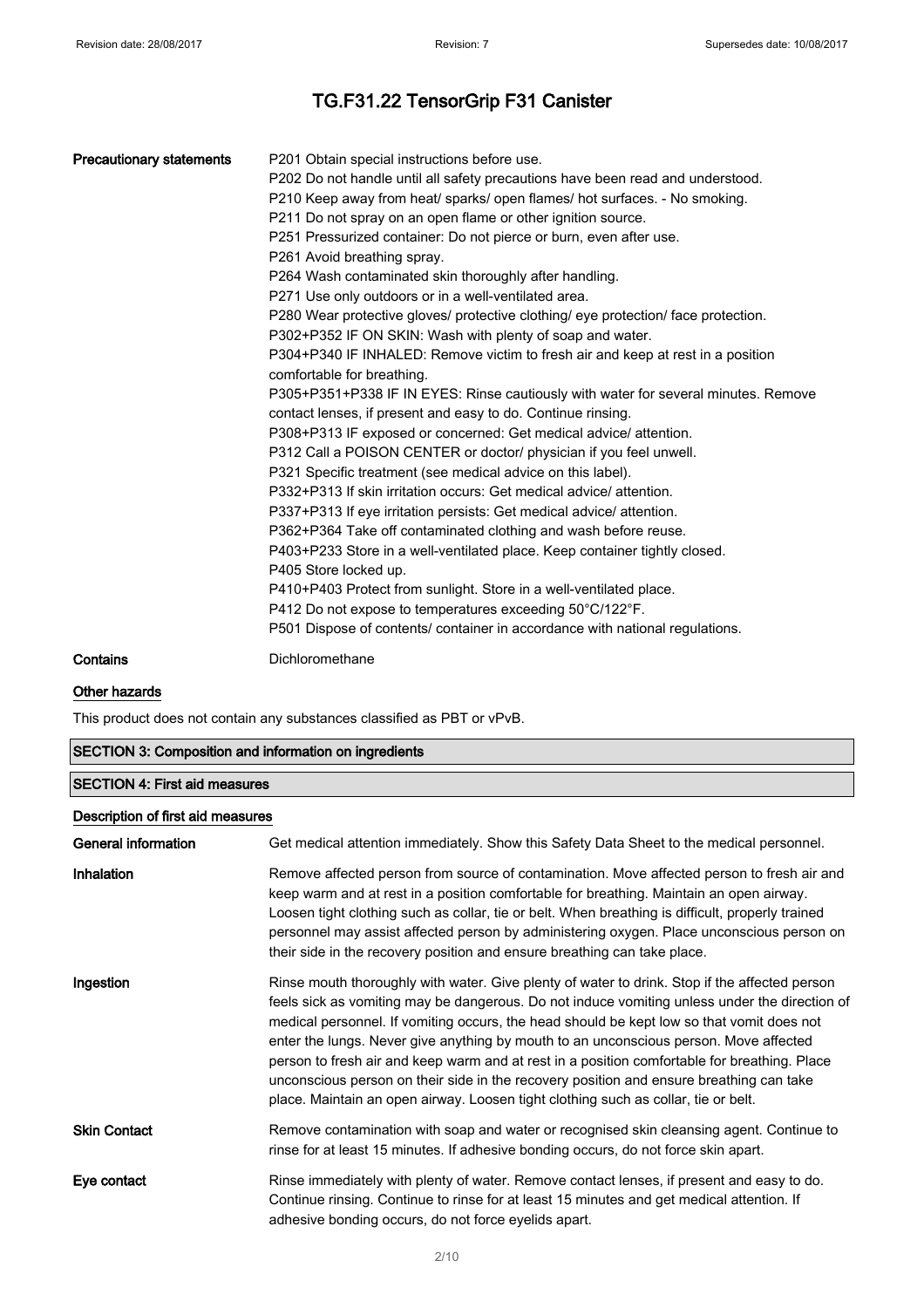| <b>Protection of first aiders</b>                     | First aid personnel should wear appropriate protective equipment during any rescue. Wash<br>contaminated clothing thoroughly with water before removing it from the affected person, or<br>wear gloves. It may be dangerous for first aid personnel to carry out mouth-to-mouth<br>resuscitation.                                                                                                                                                                                                                                                                                                               |
|-------------------------------------------------------|-----------------------------------------------------------------------------------------------------------------------------------------------------------------------------------------------------------------------------------------------------------------------------------------------------------------------------------------------------------------------------------------------------------------------------------------------------------------------------------------------------------------------------------------------------------------------------------------------------------------|
|                                                       | Most important symptoms and effects, both acute and delayed                                                                                                                                                                                                                                                                                                                                                                                                                                                                                                                                                     |
| <b>General information</b>                            | See Section 11 for additional information on health hazards. The severity of the symptoms<br>described will vary dependent on the concentration and the length of exposure.                                                                                                                                                                                                                                                                                                                                                                                                                                     |
| Inhalation                                            | A single exposure may cause the following adverse effects: Headache. Nausea, vomiting.<br>Central nervous system depression. Drowsiness, dizziness, disorientation, vertigo. Narcotic<br>effect. During application and drying, solvent vapours will be emitted. Vapours in high<br>concentrations are narcotic. Prolonged or repeated exposure may cause the following<br>adverse effects: Suspected of causing cancer.                                                                                                                                                                                        |
| Ingestion                                             | May cause stomach pain or vomiting. May cause drowsiness or dizziness. Prolonged or<br>repeated exposure may cause the following adverse effects: Suspected of causing cancer.                                                                                                                                                                                                                                                                                                                                                                                                                                  |
| Skin contact                                          | Redness. Irritating to skin. Bonds skin and eyes in seconds. Prolonged or repeated exposure<br>may cause the following adverse effects: Suspected of causing cancer.                                                                                                                                                                                                                                                                                                                                                                                                                                            |
| Eye contact                                           | Irritating to eyes. Bonds skin and eyes in seconds.                                                                                                                                                                                                                                                                                                                                                                                                                                                                                                                                                             |
|                                                       | Indication of any immediate medical attention and special treatment needed                                                                                                                                                                                                                                                                                                                                                                                                                                                                                                                                      |
| Notes for the doctor                                  | Treat symptomatically.                                                                                                                                                                                                                                                                                                                                                                                                                                                                                                                                                                                          |
| <b>SECTION 5: Firefighting measures</b>               |                                                                                                                                                                                                                                                                                                                                                                                                                                                                                                                                                                                                                 |
| <b>Extinguishing media</b>                            |                                                                                                                                                                                                                                                                                                                                                                                                                                                                                                                                                                                                                 |
| Suitable extinguishing media                          | The product is flammable. Extinguish with alcohol-resistant foam, carbon dioxide, dry powder<br>or water fog. Use fire-extinguishing media suitable for the surrounding fire.                                                                                                                                                                                                                                                                                                                                                                                                                                   |
| Unsuitable extinguishing<br>media                     | Do not use water jet as an extinguisher, as this will spread the fire.                                                                                                                                                                                                                                                                                                                                                                                                                                                                                                                                          |
| Special hazards arising from the substance or mixture |                                                                                                                                                                                                                                                                                                                                                                                                                                                                                                                                                                                                                 |
| Specific hazards                                      | Containers can burst violently or explode when heated, due to excessive pressure build-up.<br>Bursting aerosol containers may be propelled from a fire at high speed. If aerosol cans are<br>ruptured, care should be taken due to the rapid escape of the pressurised contents and<br>propellant. Vapours may form explosive mixtures with air.                                                                                                                                                                                                                                                                |
| <b>Hazardous combustion</b><br>products               | Thermal decomposition or combustion products may include the following substances:<br>Carbon dioxide (CO2). Carbon monoxide (CO). Harmful gases or vapours.                                                                                                                                                                                                                                                                                                                                                                                                                                                     |
| <b>Advice for firefighters</b>                        |                                                                                                                                                                                                                                                                                                                                                                                                                                                                                                                                                                                                                 |
| Protective actions during<br>firefighting             | Avoid breathing fire gases or vapours. Evacuate area. Keep upwind to avoid inhalation of<br>gases, vapours, fumes and smoke. Cool containers exposed to heat with water spray and<br>remove them from the fire area if it can be done without risk. Cool containers exposed to<br>flames with water until well after the fire is out. If a leak or spill has not ignited, use water<br>spray to disperse vapours and protect men stopping the leak. Control run-off water by<br>containing and keeping it out of sewers and watercourses. If risk of water pollution occurs,<br>notify appropriate authorities. |
| Special protective equipment<br>for firefighters      | Wear positive-pressure self-contained breathing apparatus (SCBA) and appropriate protective<br>clothing. Firefighter's clothing conforming to Australia/New Zealand Standards AS/NZS 4967<br>(for clothing) AS/NZS 1801 (for helmets), AS/NZS 4821 (for protective boots), AS/NZS 1801<br>(for protective gloves) will provide a basic level of protection for chemical incidents.                                                                                                                                                                                                                              |
| <b>Hazchem Code</b>                                   | 2YE                                                                                                                                                                                                                                                                                                                                                                                                                                                                                                                                                                                                             |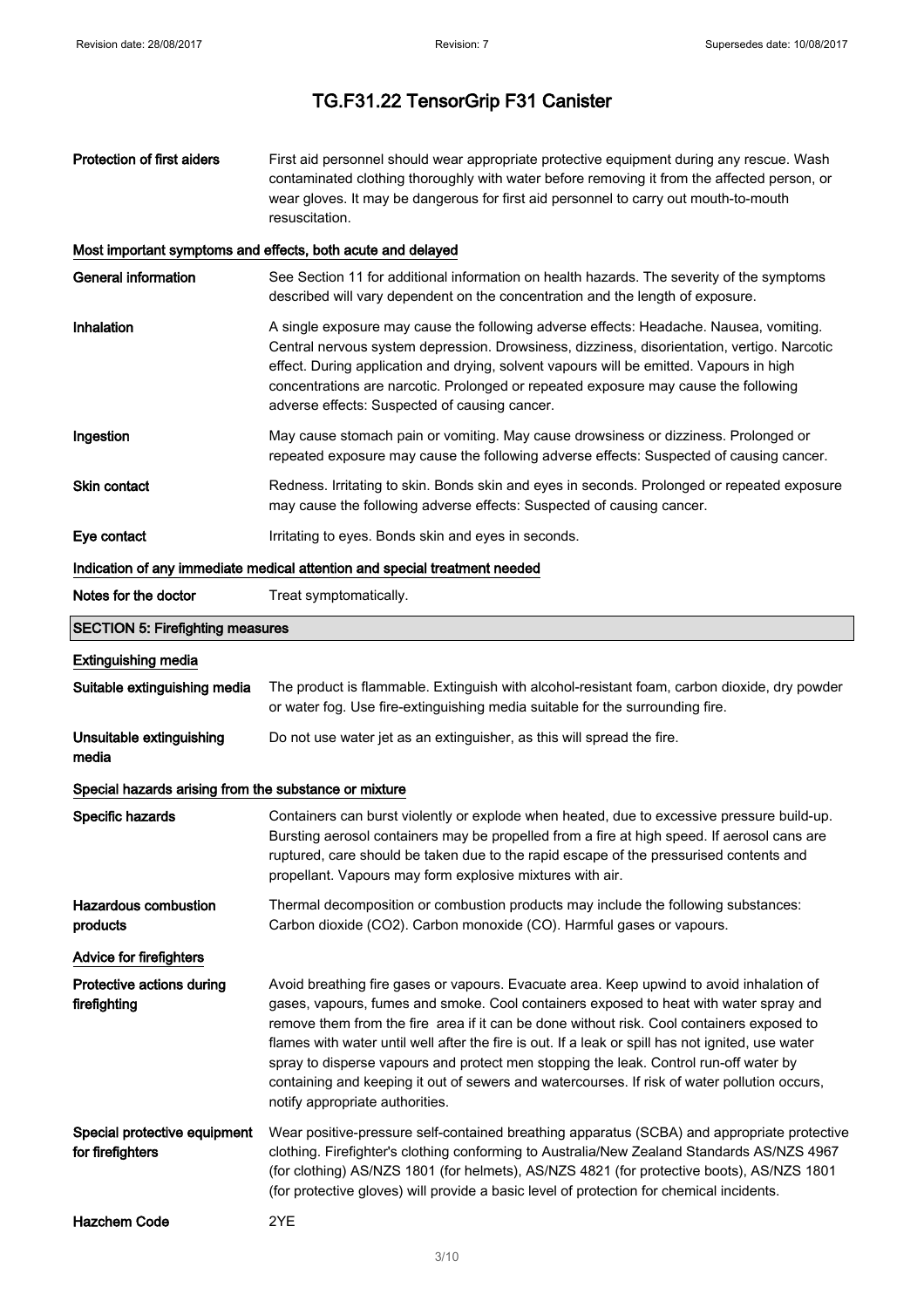#### SECTION 6: Accidental release measures

#### Personal precautions, protective equipment and emergency procedures

Personal precautions No action shall be taken without appropriate training or involving any personal risk. Keep unnecessary and unprotected personnel away from the spillage. Wear protective clothing as described in Section 8 of this safety data sheet. Follow precautions for safe handling described in this safety data sheet. Wash thoroughly after dealing with a spillage. Ensure procedures and training for emergency decontamination and disposal are in place. Do not touch or walk into spilled material. Evacuate area. Risk of explosion. Provide adequate ventilation. No smoking, sparks, flames or other sources of ignition near spillage. Promptly remove any clothing that becomes contaminated.

#### Environmental precautions

Environmental precautions Collect and place in suitable waste disposal containers and seal securely. Large Spillages: Inform the relevant authorities if environmental pollution occurs (sewers, waterways, soil or air).

#### Methods and material for containment and cleaning up

| Methods for cleaning up       | Wear protective clothing as described in Section 8 of this safety data sheet. Clear up spills<br>immediately and dispose of waste safely. Eliminate all ignition sources if safe to do so. No<br>smoking, sparks, flames or other sources of ignition near spillage. Approach the spillage from<br>upwind. Under normal conditions of handling and storage, spillages from aerosol containers<br>are unlikely. If aerosol cans are ruptured, care should be taken due to the rapid escape of the<br>pressurised contents and propellant. Small Spillages: Wipe up with an absorbent cloth and<br>dispose of waste safely. Large Spillages: If the product is soluble in water, dilute the spillage<br>with water and mop it up. Alternatively, or if it is not water-soluble, absorb the spillage with an<br>inert, dry material and place it in a suitable waste disposal container. Flush away spillage with<br>plenty of water. Wash thoroughly after dealing with a spillage. Dispose of waste to licensed<br>waste disposal site in accordance with the requirements of the local Waste Disposal Authority. |
|-------------------------------|------------------------------------------------------------------------------------------------------------------------------------------------------------------------------------------------------------------------------------------------------------------------------------------------------------------------------------------------------------------------------------------------------------------------------------------------------------------------------------------------------------------------------------------------------------------------------------------------------------------------------------------------------------------------------------------------------------------------------------------------------------------------------------------------------------------------------------------------------------------------------------------------------------------------------------------------------------------------------------------------------------------------------------------------------------------------------------------------------------------|
| Reference to other sections   |                                                                                                                                                                                                                                                                                                                                                                                                                                                                                                                                                                                                                                                                                                                                                                                                                                                                                                                                                                                                                                                                                                                  |
| Reference to other sections   | For personal protection, see Section 8. See Section 11 for additional information on health<br>hazards. See Section 12 for additional information on ecological hazards. For waste disposal,<br>see Section 13.                                                                                                                                                                                                                                                                                                                                                                                                                                                                                                                                                                                                                                                                                                                                                                                                                                                                                                  |
|                               | SECTION 7: Handling and storage, including how the chemical may be safely used                                                                                                                                                                                                                                                                                                                                                                                                                                                                                                                                                                                                                                                                                                                                                                                                                                                                                                                                                                                                                                   |
| Precautions for safe handling |                                                                                                                                                                                                                                                                                                                                                                                                                                                                                                                                                                                                                                                                                                                                                                                                                                                                                                                                                                                                                                                                                                                  |
| <b>Usage precautions</b>      | For professional users only. Read and follow manufacturer's recommendations. Wear<br>protective clothing as described in Section 8 of this safety data sheet. Keep away from food,<br>drink and animal feeding stuffs. Avoid exposing aerosol containers to high temperatures or<br>direct sunlight. The product is flammable. Keep away from heat, hot surfaces, sparks, open<br>flames and other ignition sources. No smoking. Do not handle until all safety precautions have<br>been read and understood. Do not handle broken packages without protective equipment. Do<br>not spray on an open flame or other ignition source. Pressurized container: Do not pierce or<br>burn, even after use. Spray will evaporate and cool rapidly and may cause frostbite or cold                                                                                                                                                                                                                                                                                                                                      |

Advice on general occupational hygiene Wash promptly if skin becomes contaminated. Take off contaminated clothing and wash before reuse. Wash contaminated clothing before reuse. Do not eat, drink or smoke when using this product. Wash at the end of each work shift and before eating, smoking and using the toilet. Change work clothing daily before leaving workplace.

burns if in contact with skin. Avoid contact with eyes.

#### Conditions for safe storage, including any incompatibilities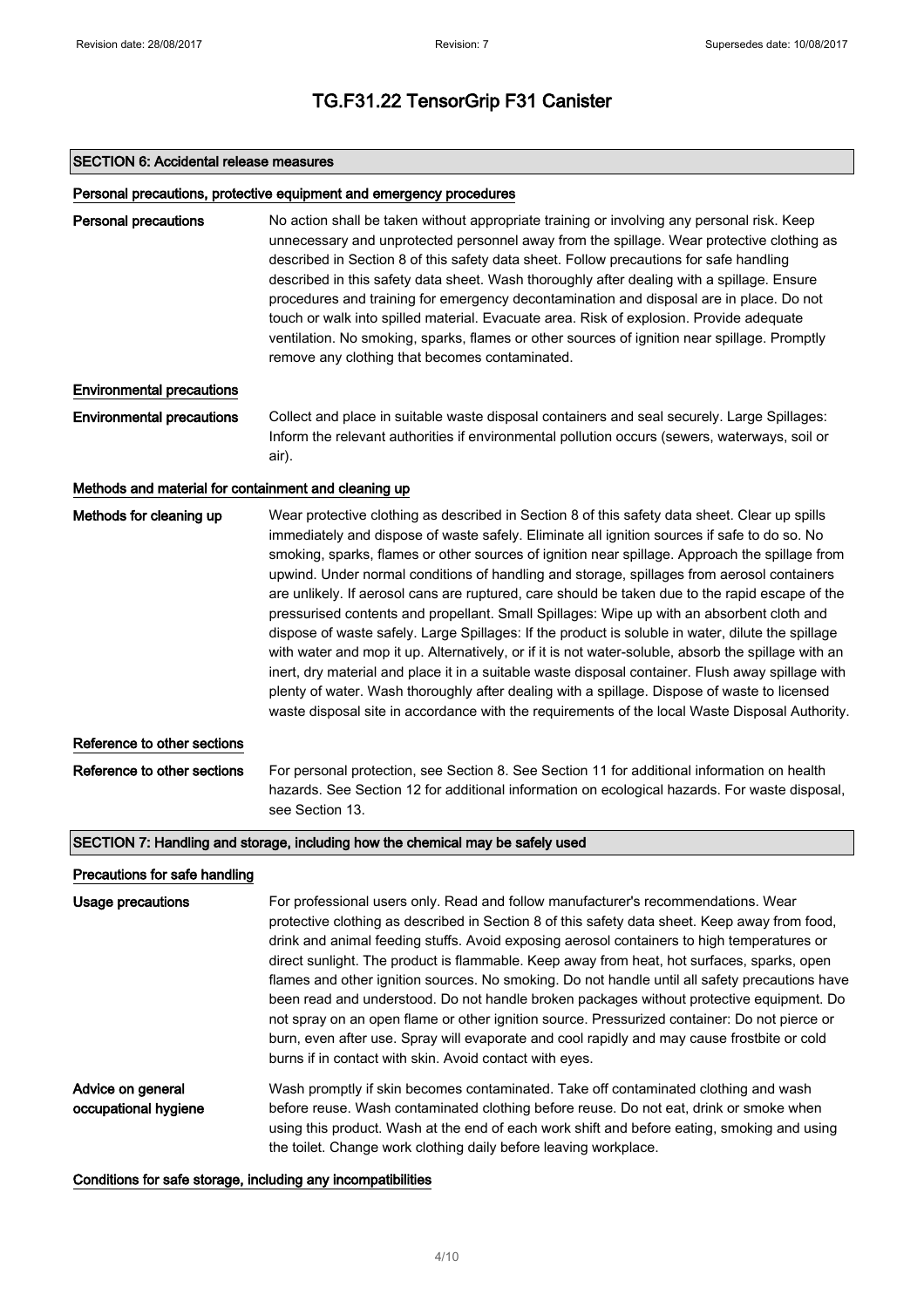| Storage precautions | Store at temperatures between 10°C and 25°C. Store away from incompatible materials (see<br>Section 10). Store in accordance with national regulations. Keep away from oxidising<br>materials, heat and flames. Keep only in the original container. Keep container tightly closed<br>and in a well-ventilated place. Keep containers upright. Protect containers from damage.<br>Protect from sunlight. Do not store near heat sources or expose to high temperatures. Do not<br>expose to temperatures exceeding 50 °C/ 122 °F. Bund storage facilities to prevent soil and<br>water pollution in the event of spillage. The storage area floor should be leak-tight, jointless<br>and not absorbent. |
|---------------------|---------------------------------------------------------------------------------------------------------------------------------------------------------------------------------------------------------------------------------------------------------------------------------------------------------------------------------------------------------------------------------------------------------------------------------------------------------------------------------------------------------------------------------------------------------------------------------------------------------------------------------------------------------------------------------------------------------|
| Storage class       | Flammable compressed gas storage.                                                                                                                                                                                                                                                                                                                                                                                                                                                                                                                                                                                                                                                                       |
| Specific end use(s) |                                                                                                                                                                                                                                                                                                                                                                                                                                                                                                                                                                                                                                                                                                         |
| Specific end use(s) | The identified uses for this product are detailed in Section 1.                                                                                                                                                                                                                                                                                                                                                                                                                                                                                                                                                                                                                                         |

#### SECTION 8: Exposure controls and personal protection

#### Exposure controls

#### Protective equipment





| Appropriate engineering<br>controls | Provide adequate ventilation. Personal, workplace environment or biological monitoring may<br>be required to determine the effectiveness of the ventilation or other control measures and/or<br>the necessity to use respiratory protective equipment. Use process enclosures, local exhaust<br>ventilation or other engineering controls as the primary means to minimise worker exposure.<br>Personal protective equipment should only be used if worker exposure cannot be controlled<br>adequately by the engineering control measures. Ensure control measures are regularly<br>inspected and maintained. Ensure the ventilation system is regularly maintained and tested.<br>As this product contains ingredients with exposure limits, process enclosures, local exhaust<br>ventilation or other engineering controls should be used to keep worker exposure below any<br>statutory or recommended limits, if use generates dust, fumes, gas, vapour or mist. |
|-------------------------------------|-----------------------------------------------------------------------------------------------------------------------------------------------------------------------------------------------------------------------------------------------------------------------------------------------------------------------------------------------------------------------------------------------------------------------------------------------------------------------------------------------------------------------------------------------------------------------------------------------------------------------------------------------------------------------------------------------------------------------------------------------------------------------------------------------------------------------------------------------------------------------------------------------------------------------------------------------------------------------|
| Eye/face protection                 | Eyewear complying with an approved standard should be worn if a risk assessment indicates<br>eye contact is possible. Personal protective equipment for eye and face protection should<br>comply with Australia/New Zealand Standard AS/NZS 1337. Wear tight-fitting, chemical<br>splash goggles or face shield. If inhalation hazards exist, a full-face respirator may be required<br>instead.                                                                                                                                                                                                                                                                                                                                                                                                                                                                                                                                                                      |
| Hand protection                     | Chemical-resistant, impervious gloves complying with an approved standard should be worn if<br>a risk assessment indicates skin contact is possible. The most suitable glove should be<br>chosen in consultation with the glove supplier/manufacturer, who can provide information<br>about the breakthrough time of the glove material. To protect hands from chemicals, gloves<br>should comply with Australia/New Zealand Standard AS/NZS 2161. Considering the data<br>specified by the glove manufacturer, check during use that the gloves are retaining their<br>protective properties and change them as soon as any deterioration is detected. Frequent<br>changes are recommended.                                                                                                                                                                                                                                                                          |
| Other skin and body<br>protection   | Appropriate footwear and additional protective clothing complying with an approved standard<br>should be worn if a risk assessment indicates skin contamination is possible.                                                                                                                                                                                                                                                                                                                                                                                                                                                                                                                                                                                                                                                                                                                                                                                          |
| Hygiene measures                    | Provide eyewash station and safety shower. Contaminated work clothing should not be<br>allowed out of the workplace. Wash contaminated clothing before reuse. Clean equipment<br>and the work area every day. Good personal hygiene procedures should be implemented.<br>Wash at the end of each work shift and before eating, smoking and using the toilet. When<br>using do not eat, drink or smoke. Preventive industrial medical examinations should be carried<br>out. Warn cleaning personnel of any hazardous properties of the product.                                                                                                                                                                                                                                                                                                                                                                                                                       |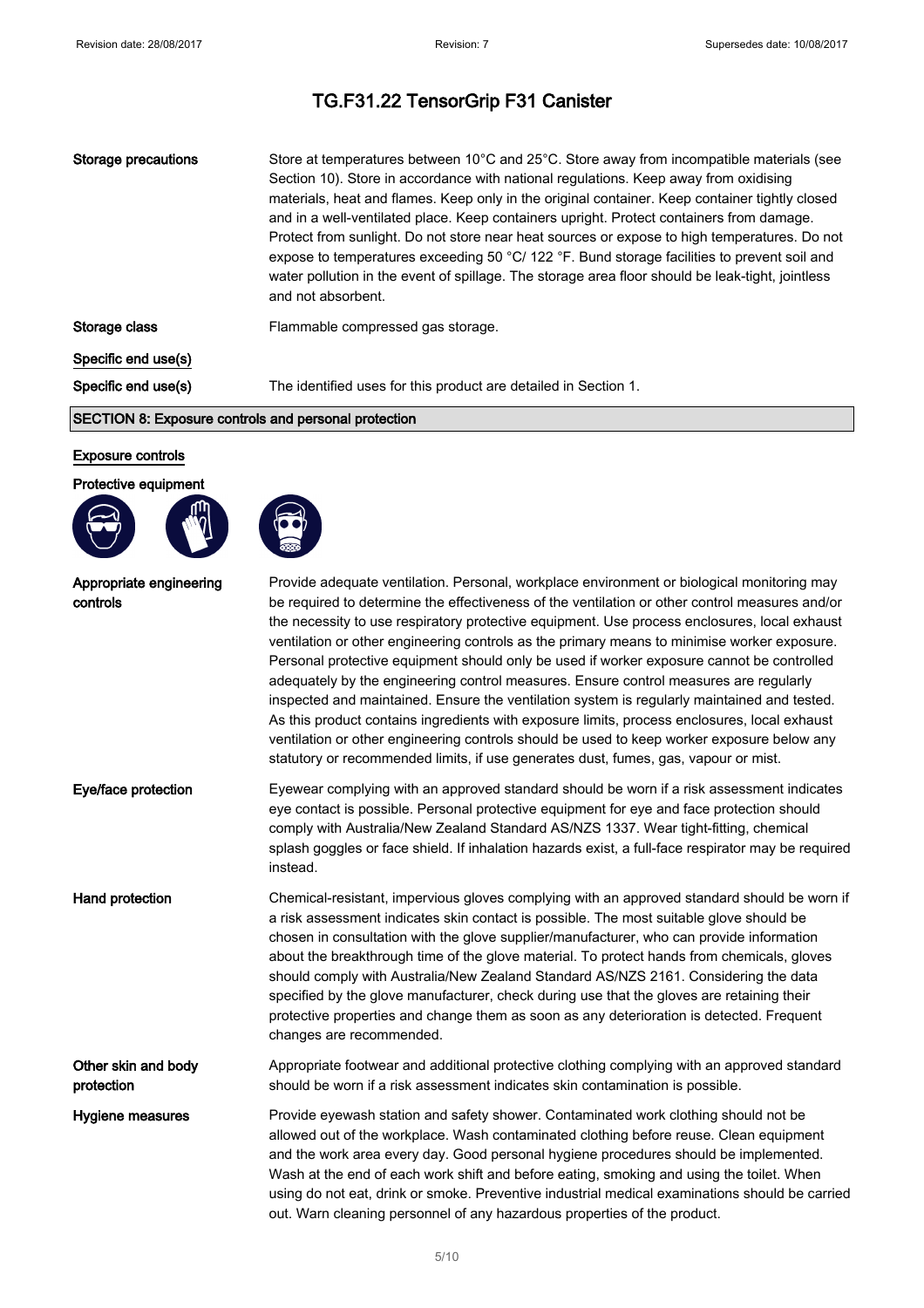| Respiratory protection        | Respiratory protection complying with an approved standard should be worn if a risk<br>assessment indicates inhalation of contaminants is possible. Ensure all respiratory protective<br>equipment is suitable for its intended use and complies with Australia/New Zealand Standard<br>AS/NZS 1716. Check that the respirator fits tightly and the filter is changed regularly. Gas and<br>combination filter cartridges should comply with Australia/New Zealand Standard AS/NZS<br>1716. Full face mask respirators with replaceable filter cartridges should comply with<br>Australia/New Zealand Standard AS/NZS 1716. Half mask and quarter mask respirators with<br>replaceable filter cartridges should comply with Australia/New Zealand Standard AS/NZS<br>1716. |
|-------------------------------|----------------------------------------------------------------------------------------------------------------------------------------------------------------------------------------------------------------------------------------------------------------------------------------------------------------------------------------------------------------------------------------------------------------------------------------------------------------------------------------------------------------------------------------------------------------------------------------------------------------------------------------------------------------------------------------------------------------------------------------------------------------------------|
| <b>Environmental exposure</b> | Keep container tightly sealed when not in use.                                                                                                                                                                                                                                                                                                                                                                                                                                                                                                                                                                                                                                                                                                                             |

controls

#### SECTION 9: Physical and chemical properties

| Information on basic physical and chemical properties            |                                                             |  |
|------------------------------------------------------------------|-------------------------------------------------------------|--|
| Appearance                                                       | Aerosol.                                                    |  |
| Colour                                                           | Clear. or Green.                                            |  |
| Odour                                                            | Characteristic.                                             |  |
| <b>Odour threshold</b>                                           | Not available.                                              |  |
| pH                                                               | Not available.                                              |  |
| <b>Melting point</b>                                             | Not available.                                              |  |
| Initial boiling point and range                                  | Not available.                                              |  |
| Flash point                                                      | Not available.                                              |  |
| <b>Evaporation rate</b>                                          | Not available.                                              |  |
| <b>Evaporation factor</b>                                        | Not available.                                              |  |
| Flammability Limit - Lower(%)                                    | Not available.                                              |  |
| Vapour pressure                                                  | Not available.                                              |  |
| Vapour density                                                   | Not available.                                              |  |
| <b>Bulk density</b>                                              | 1.18 kg/l                                                   |  |
| Solubility Value (g/100g H2O<br>$20^{\circ}$ C)                  | Not available.                                              |  |
| <b>Partition coefficient</b>                                     | Not available.                                              |  |
| Auto-ignition temperature                                        | Not available.                                              |  |
| <b>Decomposition Temperature</b>                                 | Not available.                                              |  |
| <b>Viscosity</b>                                                 | Data lacking.                                               |  |
| <b>Explosive properties</b>                                      | Not considered to be explosive.                             |  |
| <b>Oxidising properties</b>                                      | Does not meet the criteria for classification as oxidising. |  |
| Other information<br><b>SECTION 10: Stability and reactivity</b> | Not applicable.                                             |  |

Reactivity Stable at normal ambient temperatures and when used as recommended.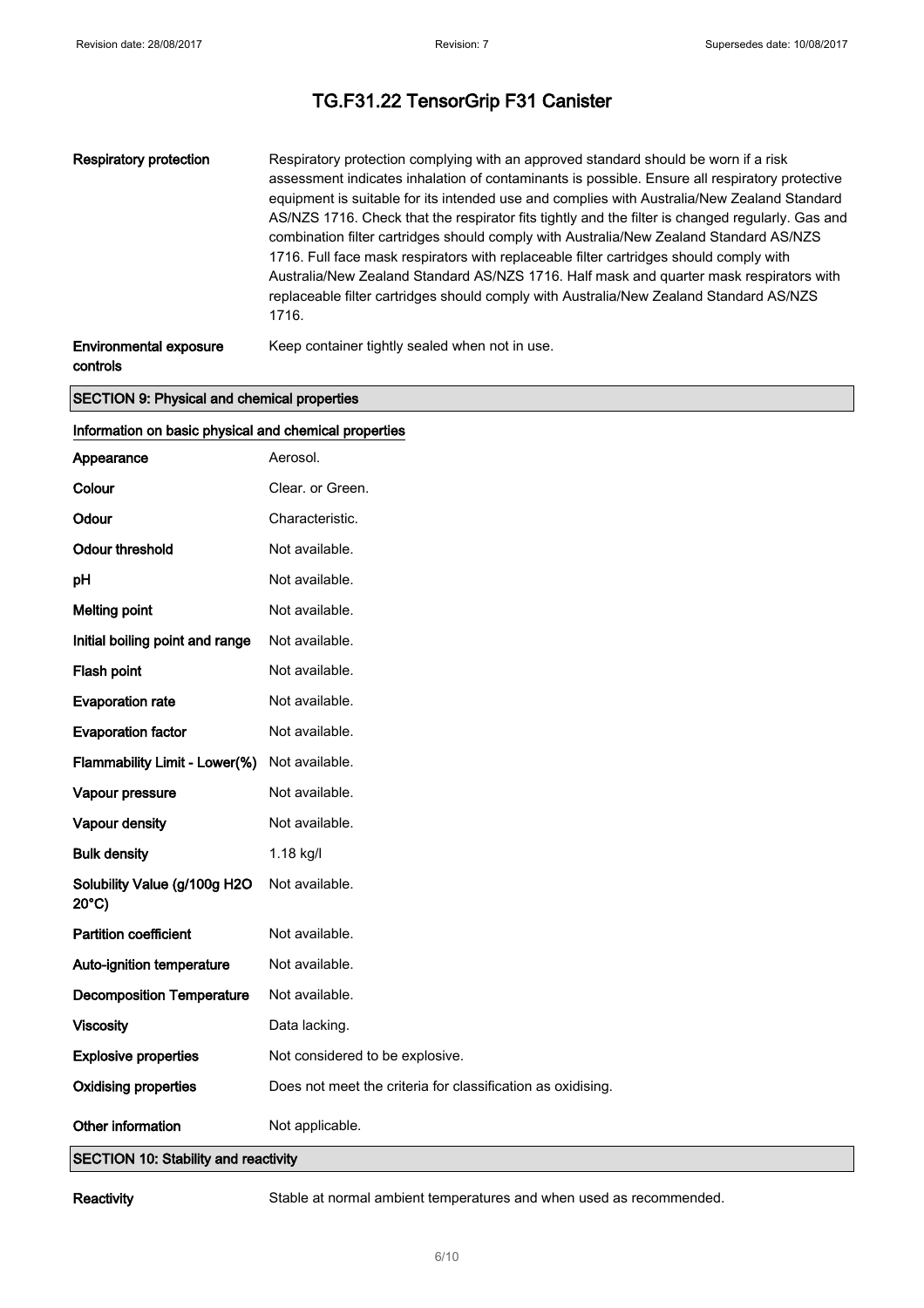$\hat{\mathcal{A}}$ 

# TG.F31.22 TensorGrip F31 Canister

| <b>Stability</b>                                                    | Stable at normal ambient temperatures and when used as recommended. Stable under the<br>prescribed storage conditions.                                                   |
|---------------------------------------------------------------------|--------------------------------------------------------------------------------------------------------------------------------------------------------------------------|
| Possibility of hazardous<br>reactions                               | The following materials may react strongly with the product: Oxidising agents.                                                                                           |
| <b>Conditions to avoid</b>                                          | Avoid exposing aerosol containers to high temperatures or direct sunlight. Containers can<br>burst violently or explode when heated, due to excessive pressure build-up. |
| <b>Materials to avoid</b>                                           | No specific material or group of materials is likely to react with the product to produce a<br>hazardous situation.                                                      |
| Hazardous decomposition<br>products                                 | Thermal decomposition or combustion products may include the following substances: Acrid<br>smoke or fumes.                                                              |
| <b>SECTION 11: Toxicological information</b>                        |                                                                                                                                                                          |
| Information on toxicological effects                                |                                                                                                                                                                          |
| Acute toxicity - oral                                               |                                                                                                                                                                          |
| Notes (oral LD <sub>50</sub> )                                      | Based on available data the classification criteria are not met.                                                                                                         |
| Acute toxicity - dermal<br>Notes (dermal LD <sub>50</sub> )         | Based on available data the classification criteria are not met.                                                                                                         |
| Acute toxicity - inhalation<br>Notes (inhalation LC <sub>50</sub> ) | Based on available data the classification criteria are not met.                                                                                                         |
| Skin corrosion/irritation<br>Skin corrosion/irritation              | Causes skin irritation.                                                                                                                                                  |
| Serious eye damage/irritation<br>Serious eye damage/irritation      | Causes serious eye irritation.                                                                                                                                           |
| Respiratory sensitisation<br>Respiratory sensitisation              | Based on available data the classification criteria are not met.                                                                                                         |
| <b>Skin sensitisation</b><br><b>Skin sensitisation</b>              | Based on available data the classification criteria are not met.                                                                                                         |
| Germ cell mutagenicity<br>Genotoxicity - in vitro                   | Based on available data the classification criteria are not met.                                                                                                         |
| Carcinogenicity<br>Carcinogenicity                                  | Suspected of causing cancer.                                                                                                                                             |
| Reproductive toxicity<br>Reproductive toxicity - fertility          | Based on available data the classification criteria are not met.                                                                                                         |
| Specific target organ toxicity - single exposure                    |                                                                                                                                                                          |
| STOT - single exposure                                              | May cause drowsiness or dizziness.                                                                                                                                       |
| <b>Target organs</b>                                                | Central nervous system                                                                                                                                                   |
| Specific target organ toxicity - repeated exposure                  |                                                                                                                                                                          |
| STOT - repeated exposure                                            | Based on available data the classification criteria are not met.                                                                                                         |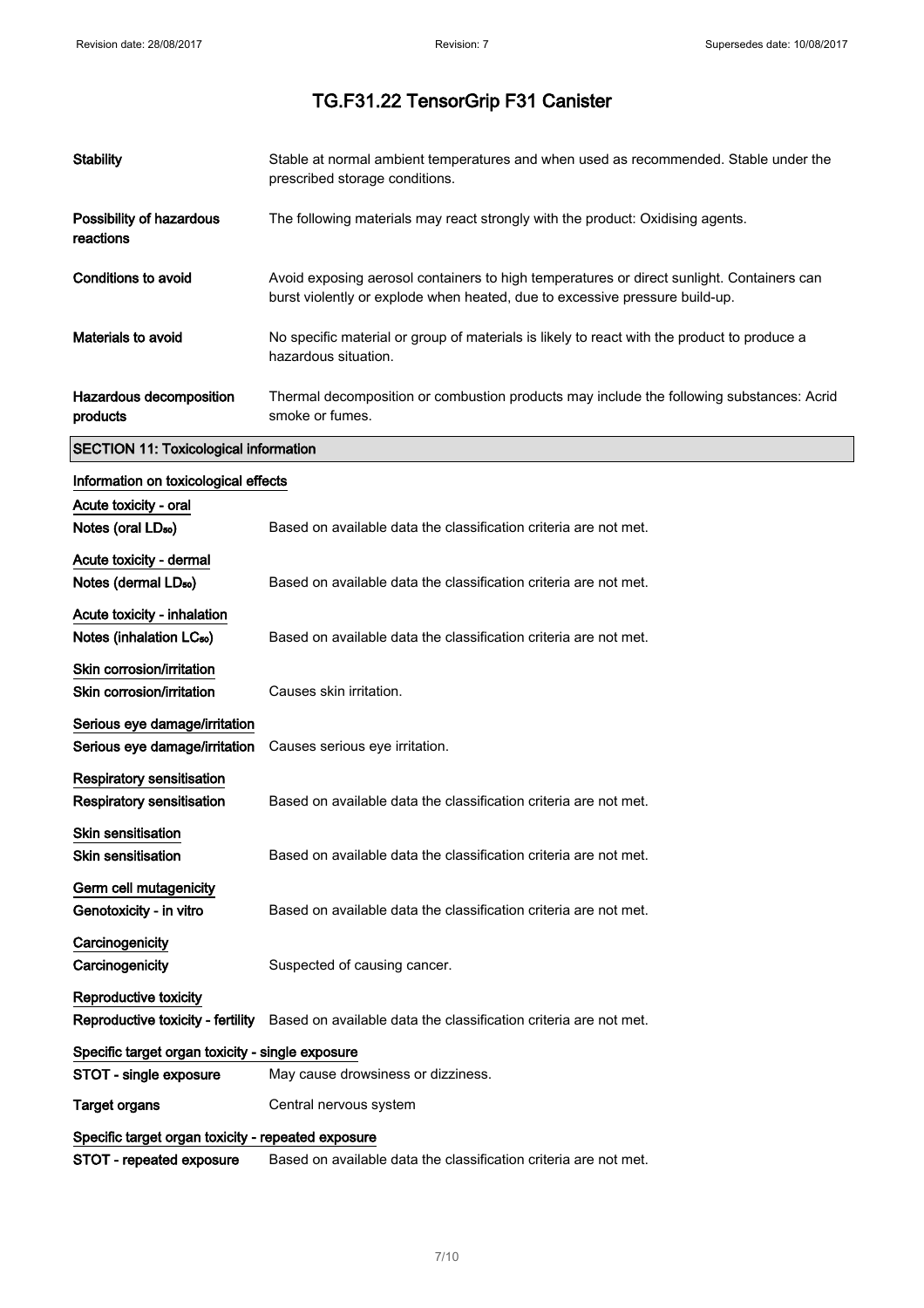| <b>General information</b>                 | May cause cancer after repeated exposure. Risk of cancer depends on duration and level of<br>exposure. The severity of the symptoms described will vary dependent on the concentration<br>and the length of exposure.                                                                                                                                                                                                                                                                                                                                                                                                                                                                                                                                   |
|--------------------------------------------|---------------------------------------------------------------------------------------------------------------------------------------------------------------------------------------------------------------------------------------------------------------------------------------------------------------------------------------------------------------------------------------------------------------------------------------------------------------------------------------------------------------------------------------------------------------------------------------------------------------------------------------------------------------------------------------------------------------------------------------------------------|
| Inhalation                                 | A single exposure may cause the following adverse effects: Headache. Nausea, vomiting.<br>Central nervous system depression. Drowsiness, dizziness, disorientation, vertigo. Narcotic<br>effect. During application and drying, solvent vapours will be emitted. Vapours in high<br>concentrations are narcotic.                                                                                                                                                                                                                                                                                                                                                                                                                                        |
| Ingestion                                  | Gastrointestinal symptoms, including upset stomach.                                                                                                                                                                                                                                                                                                                                                                                                                                                                                                                                                                                                                                                                                                     |
| <b>Skin Contact</b>                        | Redness. Irritating to skin. Bonds skin and eyes in seconds.                                                                                                                                                                                                                                                                                                                                                                                                                                                                                                                                                                                                                                                                                            |
| Eye contact                                | Irritating to eyes. Bonds skin and eyes in seconds.                                                                                                                                                                                                                                                                                                                                                                                                                                                                                                                                                                                                                                                                                                     |
| <b>SECTION 12: Ecological Information</b>  |                                                                                                                                                                                                                                                                                                                                                                                                                                                                                                                                                                                                                                                                                                                                                         |
| <b>Toxicity</b>                            | Not regarded as dangerous for the environment. However, large or frequent spills may have<br>hazardous effects on the environment.                                                                                                                                                                                                                                                                                                                                                                                                                                                                                                                                                                                                                      |
| Persistence and degradability              |                                                                                                                                                                                                                                                                                                                                                                                                                                                                                                                                                                                                                                                                                                                                                         |
| Persistence and degradability              | There are no data on the degradability of this product.                                                                                                                                                                                                                                                                                                                                                                                                                                                                                                                                                                                                                                                                                                 |
| <b>Bioaccumulative potential</b>           |                                                                                                                                                                                                                                                                                                                                                                                                                                                                                                                                                                                                                                                                                                                                                         |
| <b>Bioaccumulative Potential</b>           | No data available on bioaccumulation.                                                                                                                                                                                                                                                                                                                                                                                                                                                                                                                                                                                                                                                                                                                   |
| <b>Partition coefficient</b>               | Not available.                                                                                                                                                                                                                                                                                                                                                                                                                                                                                                                                                                                                                                                                                                                                          |
| Mobility in soil                           |                                                                                                                                                                                                                                                                                                                                                                                                                                                                                                                                                                                                                                                                                                                                                         |
| <b>Mobility</b>                            | The product contains volatile organic compounds (VOCs) which will evaporate easily from all<br>surfaces.                                                                                                                                                                                                                                                                                                                                                                                                                                                                                                                                                                                                                                                |
| Other adverse effects                      |                                                                                                                                                                                                                                                                                                                                                                                                                                                                                                                                                                                                                                                                                                                                                         |
| Other adverse effects                      | None known.                                                                                                                                                                                                                                                                                                                                                                                                                                                                                                                                                                                                                                                                                                                                             |
| <b>SECTION 13: Disposal considerations</b> |                                                                                                                                                                                                                                                                                                                                                                                                                                                                                                                                                                                                                                                                                                                                                         |
| Waste treatment methods                    |                                                                                                                                                                                                                                                                                                                                                                                                                                                                                                                                                                                                                                                                                                                                                         |
| <b>General information</b>                 | The generation of waste should be minimised or avoided wherever possible. Reuse or recycle<br>products wherever possible. This material and its container must be disposed of in a safe<br>way. Disposal of this product, process solutions, residues and by-products should at all times<br>comply with the requirements of environmental protection and waste disposal legislation and<br>any local authority requirements. When handling waste, the safety precautions applying to<br>handling of the product should be considered. Care should be taken when handling emptied<br>containers that have not been thoroughly cleaned or rinsed out. Empty containers or liners<br>may retain some product residues and hence be potentially hazardous. |
| <b>Disposal methods</b>                    | Do not empty into drains. Empty containers must not be punctured or incinerated because of<br>the risk of an explosion. Dispose of surplus products and those that cannot be recycled via a<br>licensed waste disposal contractor. Waste, residues, empty containers, discarded work<br>clothes and contaminated cleaning materials should be collected in designated containers,<br>labelled with their contents.                                                                                                                                                                                                                                                                                                                                      |
| <b>SECTION 14: Transport information</b>   |                                                                                                                                                                                                                                                                                                                                                                                                                                                                                                                                                                                                                                                                                                                                                         |

### UN number

UN No. (ADG) 3501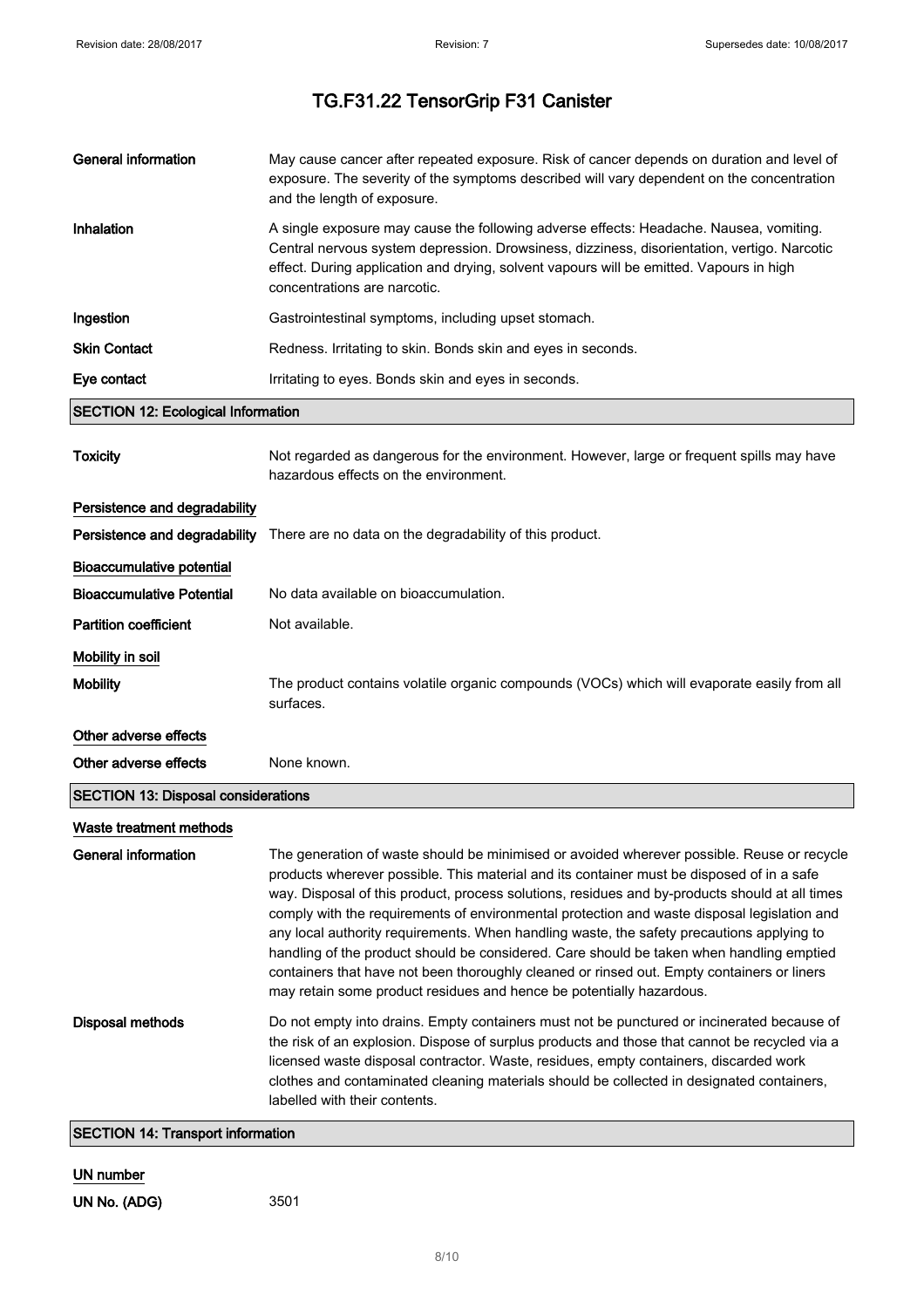| UN No. (IMDG)                  | 3501                                                                                        |
|--------------------------------|---------------------------------------------------------------------------------------------|
| UN No. (ICAO)                  | 3501                                                                                        |
| UN proper shipping name        |                                                                                             |
|                                | Proper shipping name (ADG) CHEMICAL UNDER PRESSURE, FLAMMABLE, N.O.S. (ISOBUTANE, PROPANE)  |
| Proper shipping name<br>(IMDG) | CHEMICAL UNDER PRESSURE, FLAMMABLE, N.O.S. (ISOBUTANE, PROPANE)                             |
|                                | Proper shipping name (ICAO) CHEMICAL UNDER PRESSURE, FLAMMABLE, N.O.S. (ISOBUTANE, PROPANE) |
| Transport hazard class(es)     |                                                                                             |
| <b>ADG class</b>               | 2.1                                                                                         |
| ADG classification code        | 8F                                                                                          |
| <b>ADG label</b>               | 2.1                                                                                         |
| <b>IMDG class</b>              | 2.1                                                                                         |
| ICAO class/division            | 2.1                                                                                         |
|                                |                                                                                             |

### Transport labels



#### Packing group

Not applicable.

#### Environmental hazards

#### Environmentally hazardous substance/marine pollutant No.

|  | Special precautions for user |  |  |
|--|------------------------------|--|--|
|--|------------------------------|--|--|

| <b>EmS</b>          | $F-D. S-U$ |
|---------------------|------------|
| <b>Hazchem Code</b> | 2YF        |

Transport in bulk according to No information required. Annex II of MARPOL 73/78 and the IBC Code

SECTION 15: Regulatory information

#### SECTION 16: Any other relevant information

| <b>Classification abbreviations</b><br>and acronyms | Aerosol = Aerosol<br>Carc. = Carcinogenicity<br>Eye Irrit. $=$ Eye irritation<br>Skin Irrit. = Skin irritation<br>STOT SE = Specific target organ toxicity-single exposure |
|-----------------------------------------------------|----------------------------------------------------------------------------------------------------------------------------------------------------------------------------|
| <b>Training advice</b>                              | Read and follow manufacturer's recommendations. Only trained personnel should use this<br>material.                                                                        |
| <b>Revision date</b>                                | 28/08/2017                                                                                                                                                                 |
| Revision                                            |                                                                                                                                                                            |